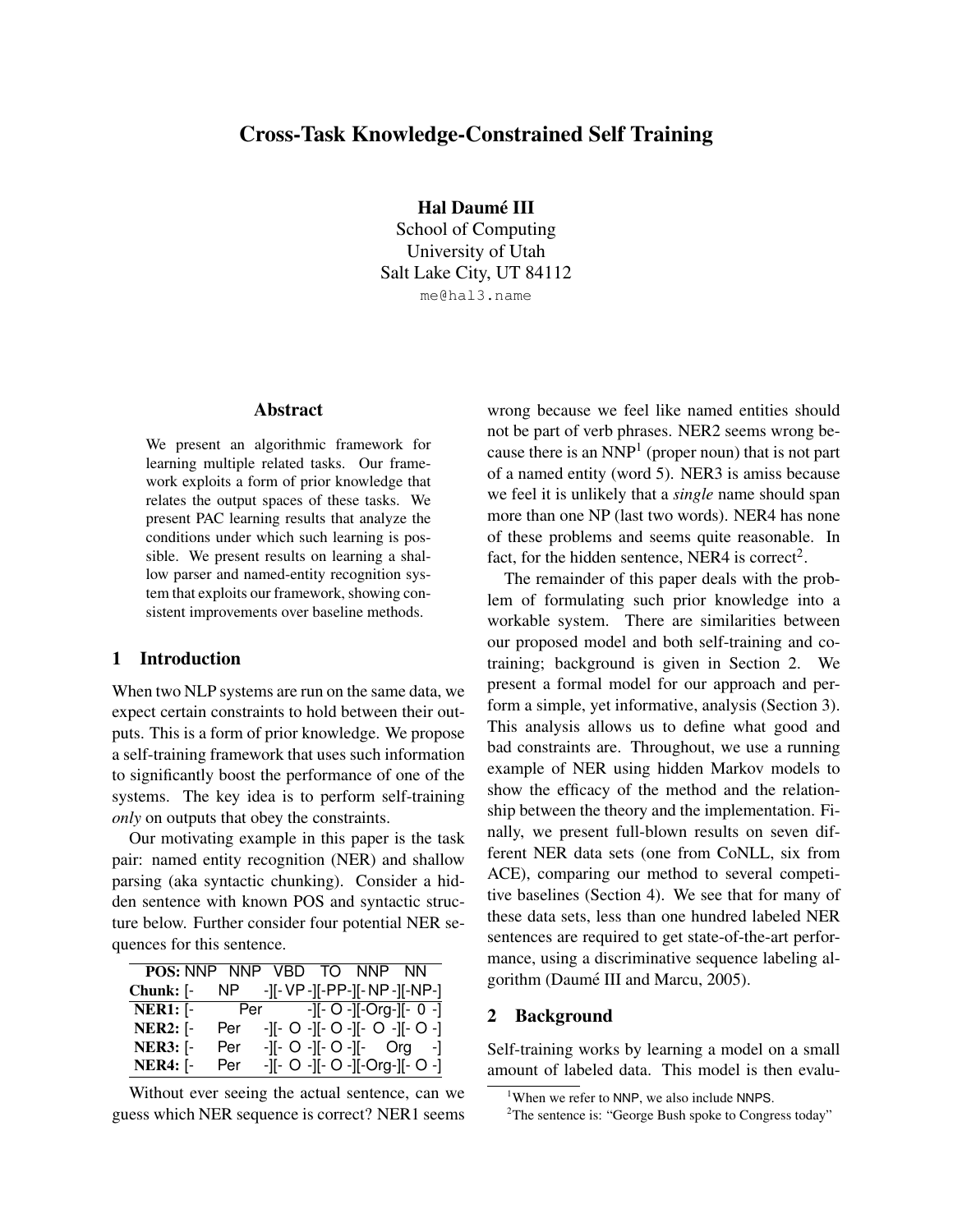ated on a large amount of unlabeled data. Its predictions are assumed to be correct, and it is retrained on the unlabeled data according to its own predictions. Although there is little theoretical support for self-training, it is relatively popular in the natural language processing community. Its success stories range from parsing (McClosky et al., 2006) to machine translation (Ueffing, 2006). In some cases, self-training takes into account *model confidence*.

Co-training (Yarowsky, 1995; Blum and Mitchell, 1998) is related to self-training, in that an algorithm is trained on its own predictions. Where it differs is that co-training learns two *separate* models (which are typically assumed to be independent; for instance by training with disjoint feature sets). These models are both applied to a large repository of unlabeled data. Examples on which these two models *agree* are extracted and treated as labeled for a new round of training. In practice, one often also uses a notion of model confidence and only extracts agreed-upon examples for which both models are confident. The original, and simplest analysis of cotraining is due to Blum and Mitchell (1998). It does not take into account confidence (to do so requires a *significantly* more detailed analysis (Dasgupta et al., 2001)), but is useful for understanding the process.

# 3 Model

We define a formal PAC-style (Valiant, 1994) model that we call the "hints model"<sup>3</sup>. We have an instance space  $X$  and *two* output spaces  $Y_1$  and  $Y_2$ . We assume two concept classes  $C_1$  and  $C_2$  for each output space respectively. Let  $D$  be a distribution over  $\mathcal{X}$ , and  $f_1 \in C_1$  (resp.,  $f_2 \in C_2$ ) be target functions. The goal, of course, is to use a finite sample of examples drawn from  $D$  (and labeled—perhaps with noise by  $f_1$  and  $f_2$ ) to "learn"  $h_1 \in C_1$  and  $h_2 \in C_2$ , which are good approximations to  $f_1$  and  $f_2$ .

So far we have not made use of any notion of constraints. Our expectation is that if we constrain  $h_1$ and  $h_2$  to *agree* (vis-a-vis the example in the Introduction), then we should need fewer labeled examples to learn either. (The agreement should "shrink" the size of the corresponding hypothesis spaces.) To formalize this, let  $\chi : \mathcal{Y}_1 \times \mathcal{Y}_2 \rightarrow \{0, 1\}$  be a *con*- *straint function.* We say that two outputs  $y_1 \in \mathcal{Y}_1$ and  $y_2 \in \mathcal{Y}_2$  are *compatible* if  $\chi(y_1, y_2) = 1$ . We need to assume that  $\chi$  is correct:

**Definition 1.** We say that  $\chi$  is correct with respect *to*  $\mathcal{D}, f_1, f_2$  *if whenever* x *has non-zero probability under*  $D$ *, then*  $\chi(f_1(x), f_2(x)) = 1$ *.* 

## RUNNING EXAMPLE

In our example,  $\mathcal{Y}_1$  is the space of all POS/chunk sequences and  $\mathcal{Y}_2$  is the space of all NER sequences. We assume that  $C_1$  and  $C_2$  are both represented by HMMs over the appropriate state spaces. The functions we are trying to learn are  $f_1$ , the "true" POS/chunk labeler and  $f_2$ , the "true" NER labeler. (Note that we assume  $f_1 \in C_1$ , which is obviously not true for language.)

Our constraint function  $\chi$  will require the following for agreement: (1) any NNP must be part of a named entity; (2) any named entity must be a subsequence of a noun phrase. This is precisely the set of constraints discussed in the introduction.

The question is: given this additional source of knowledge (i.e.,  $\chi$ ), has the learning problem become easier? That is, can we learn  $f_2$  (and/or  $f_1$ ) using significantly fewer labeled examples than if we did not have  $\chi$ ? Moreover, we have assumed that  $\chi$ is *correct*, but is this enough? Intuitively, no: a function  $\chi$  that returns 1 regardless of its inputs is clearly not useful. Given this, what other constraints must be placed on  $\chi$ . We address these questions in Sections 3.3. However, first we define our algorithm.

#### 3.1 One-sided Learning with Hints

We begin by considering a simplified version of the "learning with hints" problem. Suppose that all we care about is learning  $f_2$ . We have a small amount of data labeled by  $f_2$  (call this  $D$ ) and a *large* amount of data labeled by  $f_1$  (call this  $D^{\text{unlab}}$ –"unlab" because as far as  $f_2$  is concerned, it is unlabeled).

#### RUNNING EXAMPLE

In our example, this means that we have a small amount of labeled NER data and a large amount of labeled POS/chunk data. We use 3500 sentences from CoNLL (Tjong Kim Sang and De Meulder, 2003) as the NER data and section 20-23 of the WSJ (Marcus et al., 1993; Ramshaw and Marcus, 1995) as the POS/chunk data (8936 sentences). We are *only* interested in learning to do NER. Details of the exact HMM setup are in Section 4.2.

<sup>&</sup>lt;sup>3</sup>The name comes from thinking of our knowledge-based constraints as "hints" to a learner as to what it should do.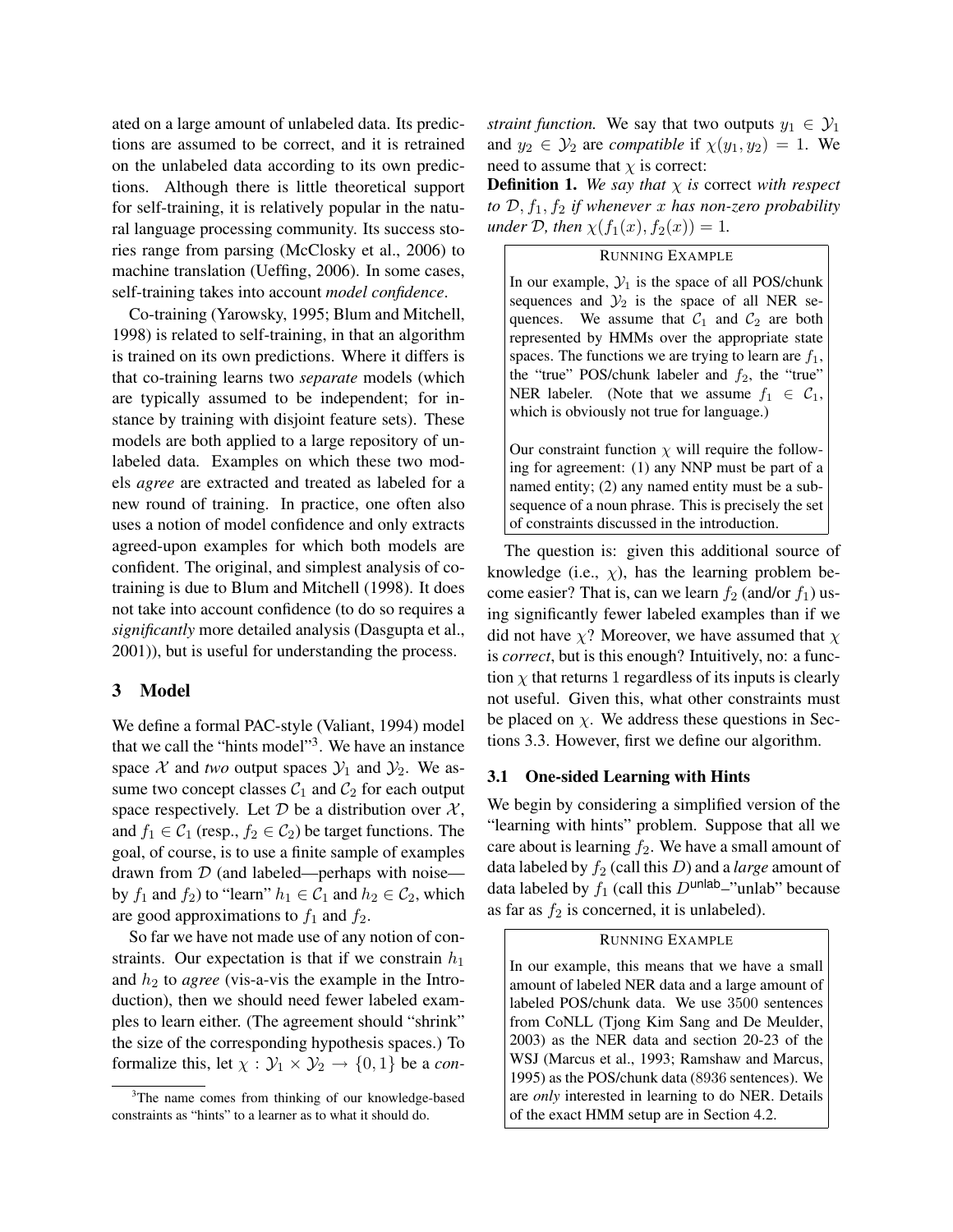We call the following algorithm "One-Sided Learning with Hints," since it aims only to learn  $f_2$ :

- 1: Learn  $h_2$  directly on  $D$
- 2: For each example  $(x, y_1) \in D^{\text{unlab}}$
- 3: Compute  $y_2 = h_2(x)$
- 4: If  $\chi(y_1, y_2)$ , add  $(x, y_2)$  to D
- 5: Relearn  $h_2$  on the (augmented) D
- 6: Go to (2) if desired

### RUNNING EXAMPLE

In step 1, we train an NER HMM on CoNLL. On test data, this model achieves an F-score of 50.8. In step 2, we run this HMM on all the WSJ data, and extract 3145 compatible examples. In step 3, we retrain the HMM; the F-score rises to 58.9.

#### 3.2 Two-sided Learning with Hints

In the two-sided version, we assume that we have a small amount of data labeled by  $f_1$  (call this  $D_1$ ), a small amount of data labeled by  $f_2$  (call this  $D_2$ ) and a *large* amount of unlabeled data (call this  $D^{\text{unlab}}$ ). The algorithm we propose for learning hypotheses for both tasks is below:

- 1: Learn  $h_1$  on  $D_1$  and  $h_2$  on  $D_2$ .
- 2: For each example  $x \in D^{\text{unlab}}$ :
- 3: Compute  $y_1 = h_1(x)$  and  $y_2 = h_2(x)$
- 4: If  $\chi(y_1, y_2)$  add  $(x, y_1)$  to  $D_1$ ,  $(x, y_2)$  to  $D_2$
- 5: Relearn  $h_1$  on  $D_1$  and  $h_2$  on  $D_2$ .
- 6: Go to (2) if desired

## RUNNING EXAMPLE

We use 3500 examples from NER and 1000 from WSJ. We use the remaining 18447 examples as unlabeled data. The baseline HMMs achieve Fscores of 50.8 and 76.3, respectively. In step 2, we add 7512 examples to each data set. After step 3, the new models achieve F-scores of 54.6 and 79.2, respectively. The gain for NER is lower than before as it is trained against "noisy" syntactic labels.

### 3.3 Analysis

Our goal is to prove that one-sided learning with hints "works." That is, if  $C_2$  is learnable from large amounts of labeled data, then it is also learnable from small amounts of labeled data and large amounts of  $f_1$ -labeled data. This is formalized in Theorem 1 (all proofs are in Appendix A). However, before stating the theorem, we must define an "initial weakly-useful predictor" (terminology from Blum and Mitchell(1998)), and the notion of noisy PAC-learning in the structured domain.

Definition 2. *We say that* h *is a* weakly-useful predictor *of* f *if for all* y:  $Pr_{\mathcal{D}}[h(x) = y] \geq \epsilon$ *and*  $\Pr_{\mathcal{D}}[f(x) = y \mid h(x) = y' \neq y]$   $\geq$  $\Pr_{\mathcal{D}} [f(x) = y] + \epsilon.$ 

This definition simply ensures that  $(1)$  h is nontrivial: it assigns some non-zero probability to every possible output; and  $(2)$  h is somewhat indicative of f. In practice, we use the hypothesis learned on the small amount of training data during step (1) of the algorithm as the weakly useful predictor.

Definition 3. *We say that* C *is* PAC-learnable with noise (in the structured setting) *if there exists an algorithm with the following properties. For any*  $c \in \mathcal{C}$ , any distribution D over X, any  $0 \leq \eta \leq$ 1/  $|\mathcal{Y}|$ *, any*  $0 < \epsilon < 1$ *, any*  $0 < \delta < 1$  *and any*  $\eta \leq \eta_0 < 1/|\mathcal{Y}|$ *, if the algorithm is given access to examples drawn*  $EX_{SN}^{\eta}(c, \mathcal{D})$  *and inputs*  $\epsilon, \delta$  *and*  $\eta_0$ , then with probability at least  $1 - \delta$ , the algo*rithm returns a hypothesis*  $h \in \mathcal{C}$  *with error at most*  $\epsilon$ . *Here,*  $EX_{SN}^{\eta}(c, \mathcal{D})$  *is a structured noise oracle, which draws examples from* D*, labels them by* c *and randomly replaces with another label with prob.* η*.*

Note here the rather weak notion of noise: entire structures are randomly changed, rather than individual labels. Furthermore, the error is 0/1 loss over the entire structure. Collins (2001) establishes learnability results for the class of hyperplane models under 0/1 loss. While not stated directly in terms of PAC learnability, it is clear that his results apply. Taskar et al. (2005) establish *tighter* bounds for the case of Hamming loss. This suggests that the requirement of 0/1 loss is weaker.

As suggested before, it is not sufficient for  $\chi$  to simply be *correct* (the constant 1 function is correct, but not useful). We need it to be discriminating, made precise in the following definition.

**Definition 4.** We say the discrimination of  $\chi$  for  $h^0$  $i$ *s* Pr<sub>D</sub>[ $\chi(f_1(x), h^0(x))]^{-1}$ *.* 

In other words, a constraint function is discriminating when it is unlikely that our weakly-useful predictor  $h^0$  chooses an output that satisfies the constraint. This means that if we *do* find examples (in our unlabeled corpus) that satisfy the constraints, they are likely to be "useful" to learning.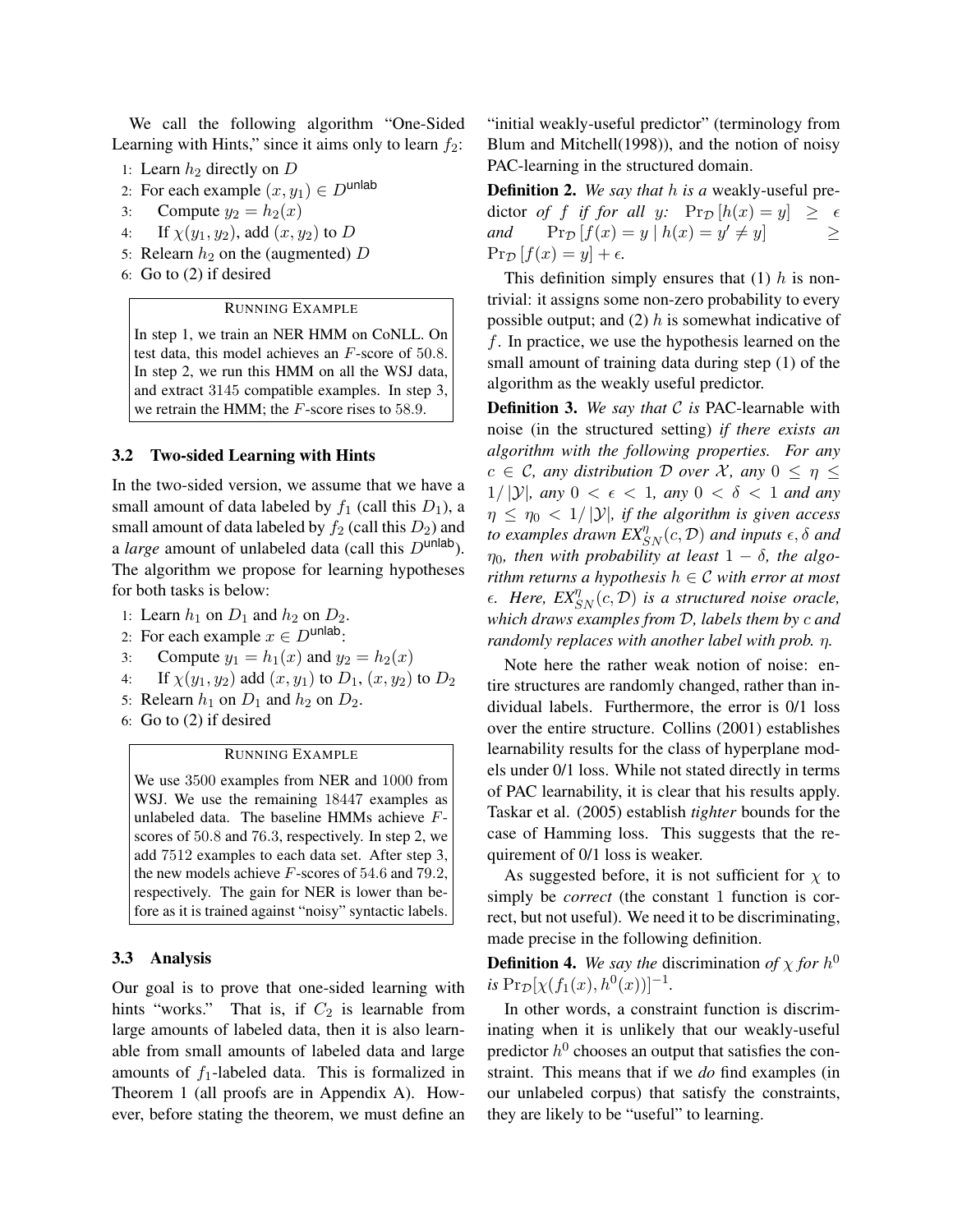## RUNNING EXAMPLE

In the NER HMM, let  $h^0$  be the HMM obtained by training on the small labeled NER data set and  $f_1$ is the true syntactic labels. We approximate  $Pr<sub>D</sub>$ by an empirical estimate over the unlabeled distribution. This gives a discrimination is 41.6 for the constraint function defined previously. However, if we compare against "weaker" constraint functions, we see the appropriate trend. The value for the constraint based only on POS tags is 39.1 (worse) and for the NP constraint alone is 27.0 (much worse).

**Theorem 1.** Suppose  $C_2$  is PAC-learnable with *noise in the structured setting,* h 0 2 *is a weakly useful predictor of*  $f_2$ *, and*  $\chi$  *is correct with respect to*  $\mathcal{D}, f_1, f_2, h_2^0$ , and has discrimination  $\geq 2(|\mathcal{Y}|-1)$ . *Then*  $C_2$  *is also PAC-learnable with one-sided hints.* 

The way to interpret this theorem is that it tells us that if the initial  $h_2$  we learn in step 1 of the onesided algorithm is "good enough" (in the sense that it is weakly-useful), then we can use it as specified by the remainder of the one-sided algorithm to obtain an arbitrarily good  $h_2$  (via iterating).

The dependence on  $|y|$  is the discrimination bound for  $\chi$  is unpleasant for structured problems. If we wish to find  $M$  unlabeled examples that satisfy the hints, we'll need a total of at least  $2M(|\mathcal{Y}|-1)$ total. This dependence can be improved as follows. Suppose that our structure is represented by a graph over vertices V, each of which can take a label from a set Y. Then,  $|\mathcal{Y}| = |Y^V|$ , and our result requires that  $\chi$  be discriminating on an order exponential in V. Under the assumption that  $\chi$  decomposes over the graph structure (true for our example) and that  $C_2$  is PAC-learnable with per-vertex noise, then the discrimination requirement drops to  $2 |V| (|Y| - 1)$ .

#### RUNNING EXAMPLE

In NER,  $|Y| = 9$  and  $|V| \approx 26$ . This means that the values from the previous example look not quite so bad. In the 0/1 loss case, they are compared to  $10^{25}$ ; in the Hamming case, they are compared to only 416. The ability of the one-sided algorithm follows the same trends as the discrimination values. Recall the baseline performance is 50.8. With both constraints (and a discrimination value of 41.6), we obtain a score of 58.9. With just the POS constraint (discrimination of 39.1), we obtain a score of 58.1. With just the NP constraint (discrimination of 27.0, we obtain a score of 54.5.

The final question is how one-sided learning relates to two-sided learning. The following definition and easy corollary shows that they are related in the obvious manner, but depends on a notion of uncorrelation between  $h_1^0$  and  $h_2^0$ .

**Definition 5.** We say that  $h_1$  and  $h_2$  are uncorrelated *if*  $Pr_{\mathcal{D}}[h_1(x) = y_1 | h_2(x) = y_2, x] =$  $Pr_{\mathcal{D}}[h_1(x) = y_1 | x]$ .

**Corollary 1.** Suppose  $C_1$  and  $C_2$  are both PAClearnable in the structured setting,  $h_1^0$  and  $h_2^0$  are *weakly useful predictors of*  $f_1$  *and*  $f_2$ *, and*  $\chi$  *is correct with respect to*  $D, f_1, f_2, h_1^0$  *and*  $h_2^0$ *, and has discrimination*  $\geq 4(|\mathcal{Y}|-1)^2$  (for 0/1 loss) or  $\geq 4\left|V\right|^2(\left|Y\right|-1)^2$  (for Hamming loss), and that  $h_1^0$ and  $h_2^0$  are uncorrelated. Then  $C_1$  and  $C_2$  are also *PAC-learnable with two-sided hints.*

Unfortunately, Corollary 1 depends *quadratically* on the discrimination term, unlike Theorem 1.

## 4 Experiments

In this section, we describe our experimental results. We have already discussed some of them in the context of the running example. In Section 4.1, we briefly describe the data sets we use. A full description of the HMM implementation and its results are in Section 4.2. Finally, in Section 4.3, we present results based on a competitive, discriminativelylearned sequence labeling algorithm. All results for NER and chunking are in terms of F-score; all results for POS tagging are accuracy.

#### 4.1 Data Sets

Our results are based on syntactic data drawn from the Penn Treebank (Marcus et al., 1993), specifically the portion used by CoNLL 2000 shared task (Tjong Kim Sang and Buchholz, 2000). Our NER data is from two sources. The first source is the CoNLL 2003 shared task date (Tjong Kim Sang and De Meulder, 2003) and the second source is the 2004 NIST Automatic Content Extraction (Weischedel, 2004). The ACE data constitute six separate data sets from six domains: weblogs (wl), newswire (nw), broadcast conversations (bc), United Nations (un), direct telephone speech (dts) and broadcast news (bn). Of these, bc, dts and bn are all speech data sets. All the examples from the previous sections have been limited to the CoNLL data.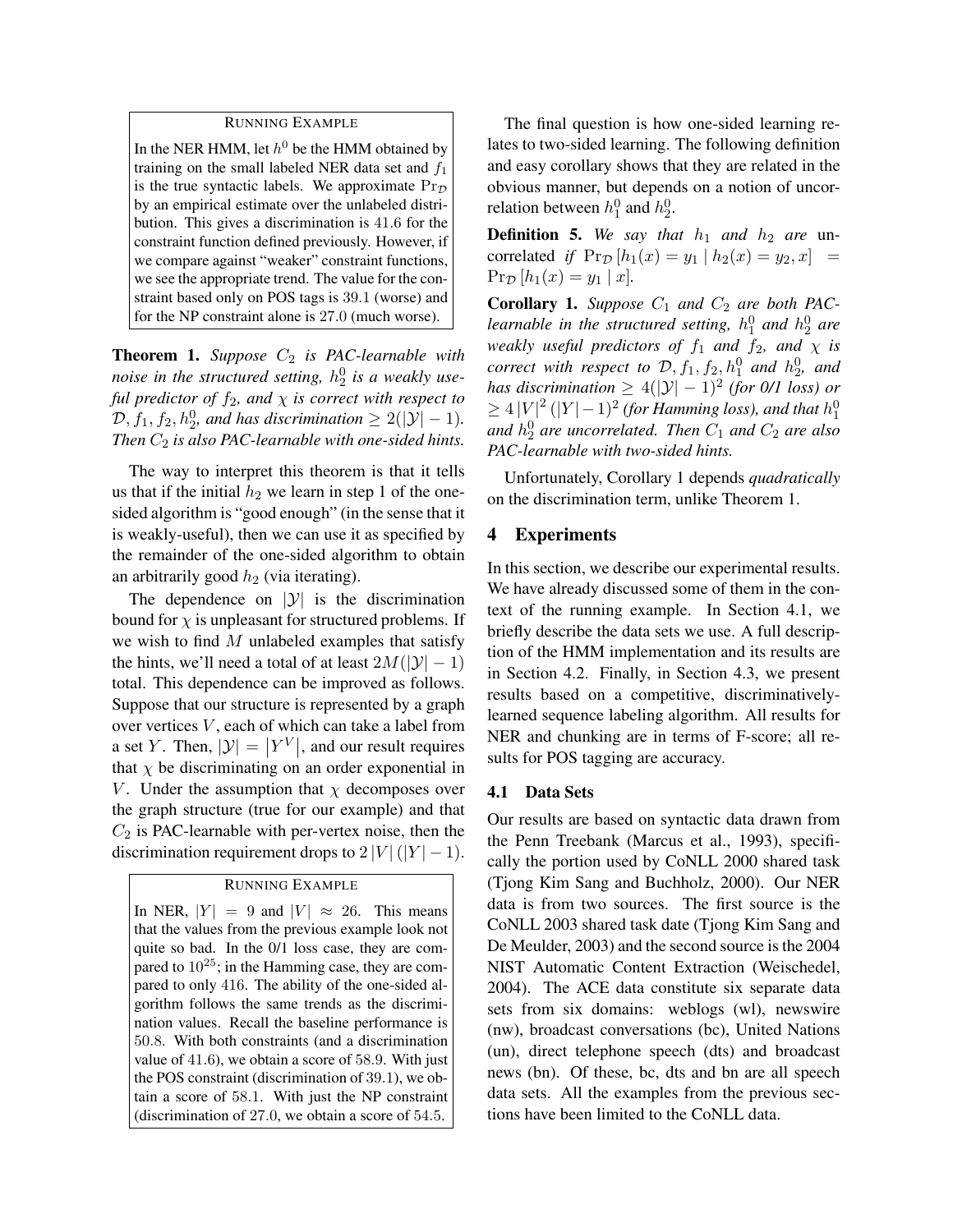# 4.2 HMM Results

The experiments discussed in the preceding sections are based on a generative hidden Markov model for both the NER and syntactic chunking/POS tagging tasks. The HMMs constructed use first-order transitions and emissions. The emission vocabulary is pruned so that any word that appears  $\leq 1$  time in the training data is replaced by a unique  $\star$ unknown $\star$ token. The transition and emission probabilities are smoothed with Dirichlet smoothing,  $\alpha = 0.001$  (this was not-aggressively tuned by hand on one setting). The HMMs are implemented as finite state models in the Carmel toolkit (Graehl and Knight, 2002).

The various compatibility functions are also implemented as finite state models. We implement them as a transducer *from* POS/chunk labels *to* NER labels (though through the reverse operation, they can obviously be run in the opposite direction). The construction is with a single state with transitions:

- (NNP,?) maps to  $B^{-*}$  and  $I^{-*}$
- (?,B-NP) maps to B-\* and O
- (?, $I-NP$ ) maps to  $B^{-*}$ ,  $I^{-*}$  and O
- Single exception: (NNP,x), where x is *not* an NP tag maps to anything (this is simply to avoid empty composition problems). This occurs in 100 of the 212k words in the Treebank data and more rarely in the automatically tagged data.

## 4.3 One-sided Discriminative Learning

In this section, we describe the results of one-sided discriminative labeling with hints. We use the true syntactic labels from the Penn Treebank to derive the constraints (this is roughly 9000 sentences). We use the LaSO sequence labeling software (Daumé III and Marcu, 2005), with its built-in feature set.

Our goal is to analyze two things: (1) what is the effect of the amount of labeled NER data? (2) what is the effect of the amount of labeled syntactic data from which the hints are constructed?

To answer the first question, we keep the amount of syntactic data fixed (at 8936 sentences) and vary the amount of NER data in  $N \in$ {100, 200, 400, 800, 1600}. We compare models with and without the default gazetteer information from the LaSO software. We have the following models for comparison:

• A default "Baseline" in which we simply train the NER model without using syntax.

|      | <b>Hints</b> | Self-T  | <b>Hints</b> |
|------|--------------|---------|--------------|
|      | vs Base      | vs Base | vs Self-T    |
| Win  | 29           | 20      | 24           |
| Tie  | հ            | 12      | 11           |
| Lose |              |         |              |

Table 1: Comparison between hints, self-training and the (best) baseline for varying amount of labeled data.

- In "POS-feature", we do the same thing, but we first label the NER data using a tagger/chunker trained on the 8936 syntactic sentences. These labels are used as features for the baseline.
- A "Self-training" setting where we use the 8936 syntactic sentences as "unlabeled," label them with our model, and then train on the results. (This is equivalent to a hints model where  $\chi(\cdot, \cdot) = 1$  is the constant 1 function.) We use model confidence as in Blum and Mitchell (1998).<sup>4</sup>

The results are shown in Figure 1. The trends we see are the following:

- More data always helps.
- Self-training usually helps over the baseline (though not always: for instance in wl and parts of cts and bn).
- Adding the gazetteers help.
- Adding the syntactic features helps.
- Learning with hints, especially for  $\leq 1000$ training data points, helps significantly, even over self-training.

We further compare the algorithms by looking at how many training setting has each as the winner. In particular, we compare both hints and self-training to the two baselines, and then compare hints to selftraining. If results are not significant at the 95% level (according to McNemar's test), we call it a tie. The results are in Table 1.

In our second set of experiments, we consider the role of the syntactic data. For this experiment, we hold the number of NER labeled sentences constant (at  $N = 200$ ) and vary the amount of syntactic data in  $M \in \{500, 1000, 2000, 4000, 8936\}$ . The results of these experiments are in Figure 2. The trends are:

• The POS feature is relatively insensitive to the amount of syntactic data—this is most likely because it's weight is discriminatively adjusted

<sup>4</sup>Results without confidence were significantly worse.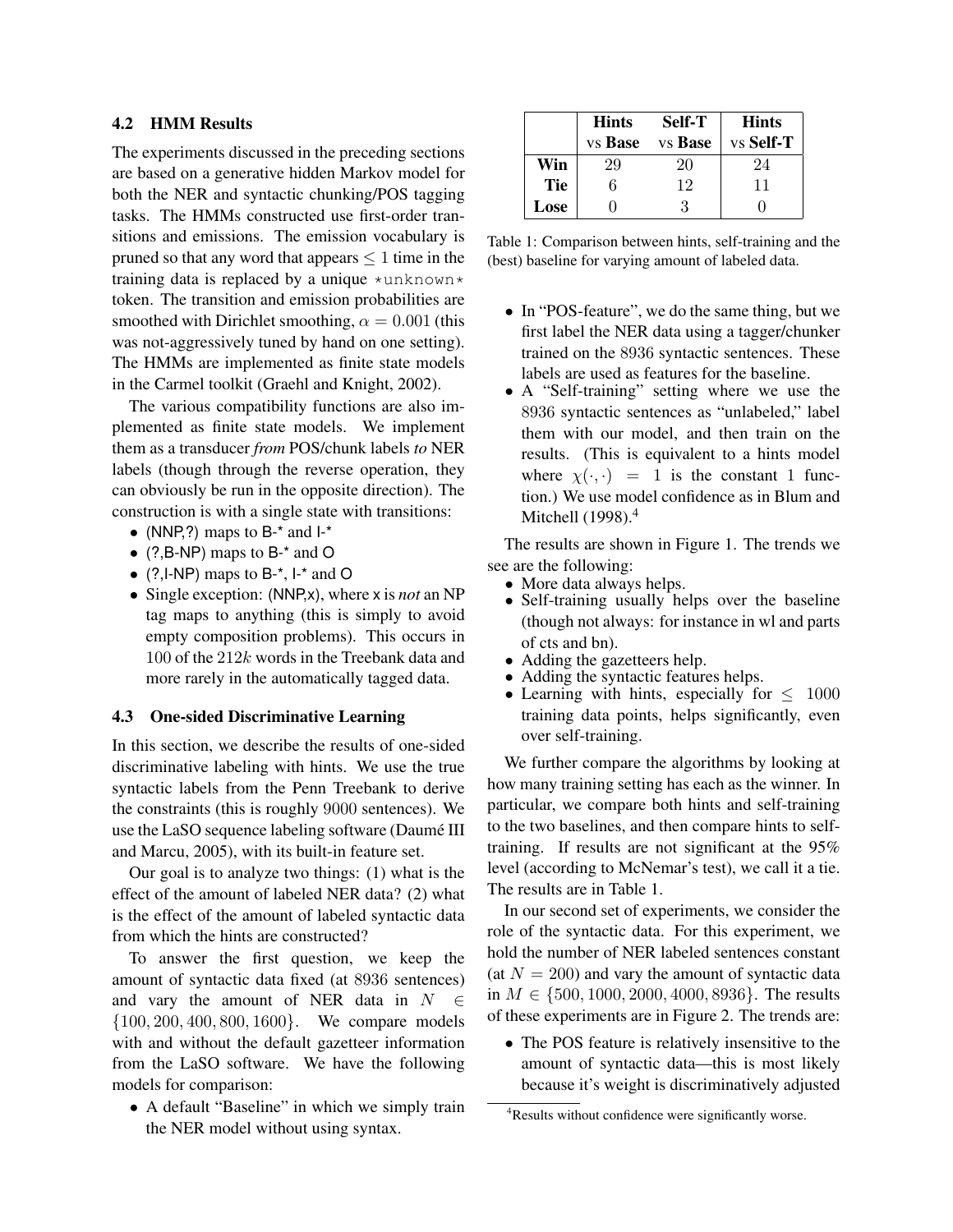

Figure 1: Results of varying the amount of NER labeled data, for a fixed amount ( $M = 8936$ ) of syntactic data.

|            | <b>Hints</b>   | <b>Self-T</b> | <b>Hints</b> |
|------------|----------------|---------------|--------------|
|            | vs <b>Base</b> | vs Base       | vs Self-T    |
| Win        | 34             | 28            | 15           |
| <b>Tie</b> |                |               | 20           |
| Lose       |                |               |              |

Table 2: Comparison between hints, self-training and the (best) baseline for varying amount of unlabeled data.

by LaSO so that if the syntactic information is bad, it is relatively ignored.

- Self-training performance often *degrades* as the amount of syntactic data increases.
- The performance of learning with hints increases steadily with more syntactic data.

As before, we compare performance between the different models, declaring a "tie" if the difference is not statistically significant at the 95% level. The results are in Table 2.

In experiments not reported here to save space, we experimented with several additional settings. In one, we weight the unlabeled data in various ways: (1) to make it equal-weight to the labeled data; (2) at 10% weight; (3) according to the score produced by the first round of labeling. None of these had a significant impact on scores; in a few cases performance went up by  $\ll 1$ , in a few cases, performance went down about the same amount.

#### 4.4 Two-sided Discriminative Learning

In this section, we explore the use of two-sided discriminative learning to boost the performance of our syntactic chunking, part of speech tagging, and named-entity recognition software. We continue to use LaSO (Daumé III and Marcu, 2005) as the sequence labeling technique.

The results we present are based on attempting to improve the performance of a state-of-the-art system train on *all* of the training data. (This is in contrast to the results in Section 4.3, in which the effect of using limited amounts of data was explored.) For the POS tagging and syntactic chunking, we being with all 8936 sentences of training data from CoNLL. For the named entity recognition, we limit our presentation to results from the CoNLL 2003 NER shared task. For this data, we have roughly  $14k$  sentences of training data, all of which are used. In both cases, we reserve 10% as development data. The development data is use to do early stopping in LaSO.

As unlabeled data, we use  $1m$  sentences extracted from the North American National Corpus of En-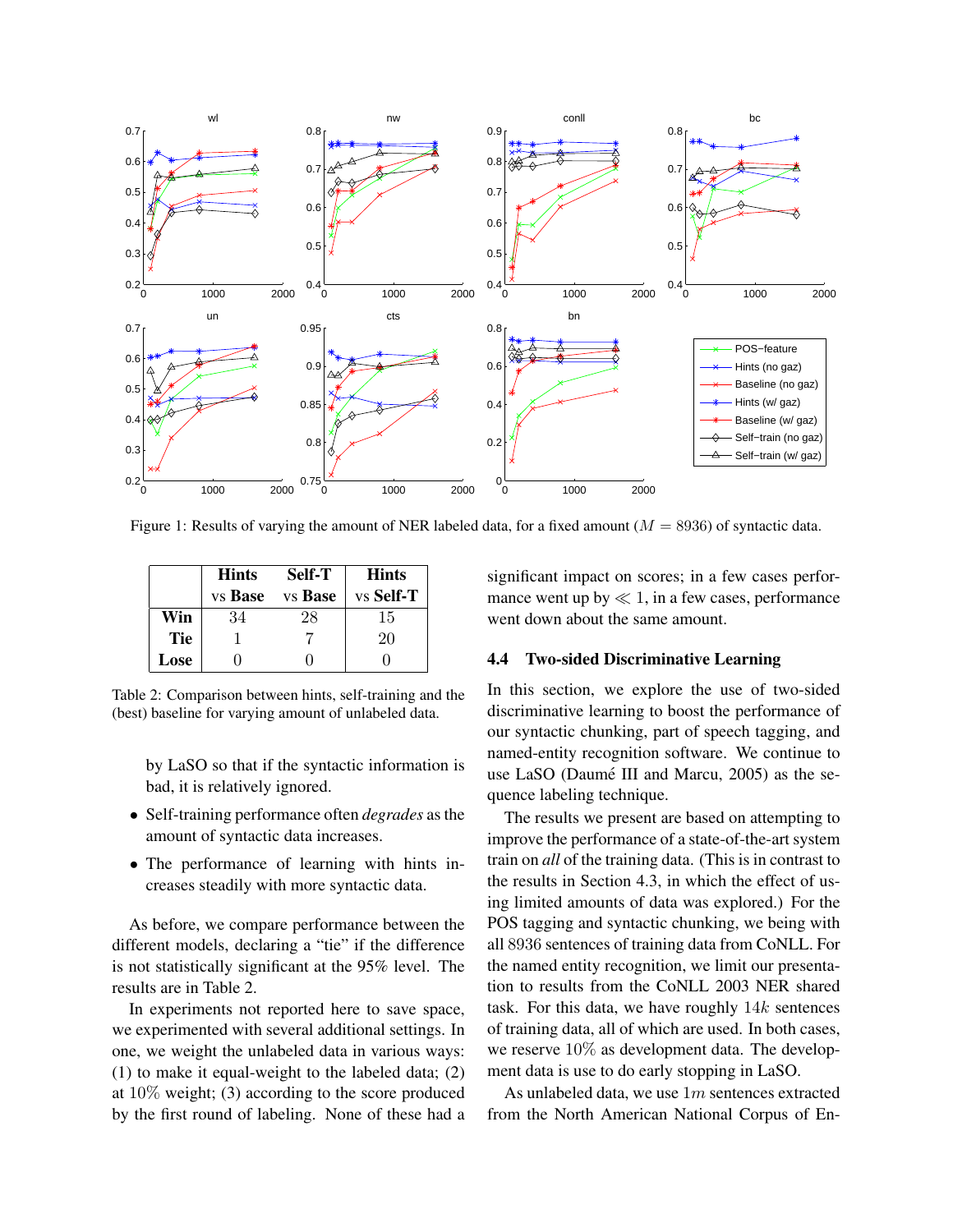

Figure 2: Results of varying amount of syntactic data for a fixed amount of NER data ( $N = 200$  sentences).

glish (previously used for self-training of parsers (McClosky et al., 2006)). These  $1m$  sentences were selected by dev-set relativization against the union of the two development data sets.

Following similar ideas to those presented by Blum and Mitchell (1998), we employ two slight modifications to the algorithm presented in Section 3.2. First, in step (2b) instead of adding *all* allowable instances to the labeled data set, we only add the top  $R$  (for some hyper-parameter  $R$ ), where "top" is determined by average model confidence for the two tasks. Second, Instead of using the *full* unlabeled set to label at each iteration, we begin with a random subset of 10R unlabeled examples and another add random 10R every iteration.

We use the same baseline systems as in one-sided learning: a Baseline that learns the two tasks independently; a variant of the Baseline on which the output of the POS/chunker is used as a feature for the NER; a variant based on self-training; the hintsbased method. In all cases, we *do* use gazetteers. We run the hints-based model for 10 iterations. For selftraining, we use  $10R$  unlabeled examples (so that it had access to the same amount of unlabeled data as the hints-based learning after all 10 iterations). We used three values of  $R: 50, 100, 500$ . We select the

|                 | <b>Chunking</b> | <b>NER</b> |
|-----------------|-----------------|------------|
| <b>Baseline</b> | 94.2            | 87.5       |
| w/POS           | N/A             | 88.0       |
| Self-train      |                 |            |
| $R=50$          | 94.2            | 88.0       |
| $R = 100$       | 94.3            | 88.6       |
| $R = 500$       | 94.1            | 88.4       |
| <b>Hints</b>    |                 |            |
| $R=50$          | 94.2            | 88.5       |
| $R=100$         | 94.3            | 89.1       |
| $R=500$         | 94.3            | 89.0       |

Table 3: Results on two-sided learning with hints.

best-performing model (by the dev data) over these ten iterations. The results are in Table 3.

As we can see, performance for syntactic chunking is relatively stagnant: there are no significant improvements for any of the methods over the baseline. This is not surprising: the form of the constraint function we use tells us a *lot* about the NER task, but relatively little about the syntactic chunking task. In particular, it tells us nothing about phrases other than NPs. On the other hand, for NER, we see that both self-training and learning with hints improve over the baseline. The improvements are not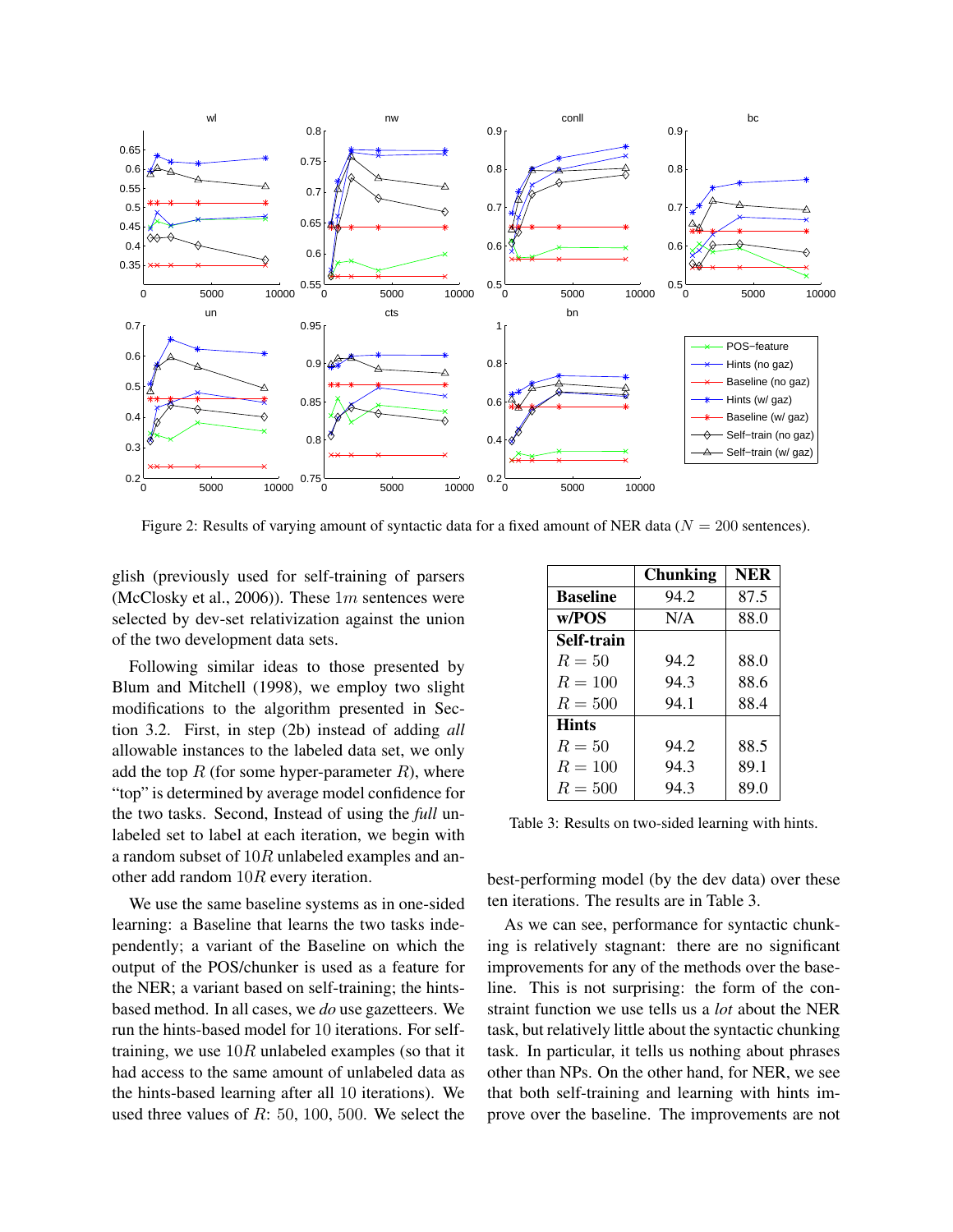enormous, but *are* significant (at the 95% level, as measured by McNemar's test). Unfortunately, the improvements for learning with hints over the selftraining model are only significant at the 90% level.

## 5 Discussion

We have presented a method for simultaneously learning two tasks using prior knowledge about the relationship between their outputs. This is related to *joint inference* (Daumé III et al., 2006). However, we do not require that that a single data set be labeled for multiple tasks. In all our examples, we use separate data sets for shallow parsing as for named-entity recognition. Although all our experiments used the LaSO framework for sequence labeling, there is *noting* in our method that assumes any particular learner; alternatives include: conditional random fields (Lafferty et al., 2001), independent predictors (Punyakanok and Roth, 2001), maxmargin Markov networks (Taskar et al., 2005), etc.

Our approach, both algorithmically and theoretically, is most related to ideas in co-training (Blum and Mitchell, 1998). The key difference is that in co-training, one assumes that the two "views" are on the *inputs*; here, we can think of the two output spaces as being the difference "views" and the compatibility function  $\chi$  being a method for reconciling these two views. Like the pioneering work of Blum and Mitchell, the algorithm we employ in practice makes use of incrementally augmenting the unlabeled data and using model confidence. Also like that work, we do not currently have a theoretical framework for this (more complex) model.<sup>5</sup> It would also be interesting to explore *soft* hints, where the range of  $\chi$  is [0, 1] rather than {0, 1}.

Recently, Ganchev et al. (2008) proposed a coregularization framework for learning across multiple related tasks with different output spaces. Their approach hinges on a constrained EM framework and addresses a quite similar problem to that addressed by this paper. Chang et al. (2008) also propose a "semisupervised" learning approach quite similar to our own model. The show very promising results in the context of semantic role labeling.

Given the apparent (very!) recent interest in this problem, it would be ideal to directly compare the different approaches.

In addition to an analysis of the theoretical properties of the algorithm presented, the most compelling avenue for future work is to apply this framework to other task pairs. With a little thought, one can imagine formulating compatibility functions between tasks like discourse parsing and summarization (Marcu, 2000), parsing and word alignment, or summarization and information extraction.

#### Acknowledgments

Many thanks to three anonymous reviewers of this papers whose suggestions greatly improved the work and the presentation. This work was partially funded by NSF grant IIS 0712764.

## A Proofs

The proof of Theorem 1 closes follows that of Blum and Mitchell (1998).

*Proof (Theorem 1, sketch).* Use the following notation:  $c_k = \Pr_{\mathcal{D}}[h(x) = k], p_l = \Pr_{\mathcal{D}}[f(x) = l],$  $q_{l|k}$  =  $Pr_{\mathcal{D}}[f(x) = l | h(x) = k]$ . Denote by A the set of outputs that satisfy the constraints. We are interested in the probability that  $h(x)$  is erroneous, given that  $h(x)$  satisfies the constraints:

$$
p(h(x) \in \mathcal{A} \setminus \{l\} \mid f(x) = l)
$$
  
= 
$$
\sum_{k \in \mathcal{A} \setminus \{l\}} p(h(x) = k \mid f(x) = l) = \sum_{k \in \mathcal{A} \setminus \{l\}} c_k q_{l|k}/p_l
$$
  

$$
\leq \sum_{k \in \mathcal{A}} c_k (|\mathcal{Y}| - 1 + \epsilon \sum_{l \neq k} 1/p_l) \leq 2 \sum_{k \in \mathcal{A}} c_k (|\mathcal{Y}| - 1)
$$

Here, the second step is Bayes' rule plus definitions, the third step is by the weak initial hypothesis assumption, and the last step is by algebra. Thus, in order to get a probability of error at most  $\eta$ , we need  $\sum_{k\in\mathcal{A}} c_k = \Pr[h(x) \in \mathcal{A}] \leq \eta/(2(|\mathcal{Y}|-1)).$  $\Box$ 

The proof of Corollary 1 is straightforward.

*Proof (Corollary 1, sketch).* Write out the probability of error as a double sum over true labels  $y_1, y_2$ and predicted labels  $\hat{y}_1, \hat{y}_2$  subject to  $\chi(\hat{y}_1, \hat{y}_2)$ . Use the uncorrelation assumption and Bayes' to split this into the product two terms as in the proof of Theorem 1. Bound as before. $\Box$ 

 ${}^{5}$ Dasgupta et al. (2001) proved, three years later, that a formal model roughly equivalent to the actual Blum and Mitchell algorithm *does* have solid theoretical foundations.